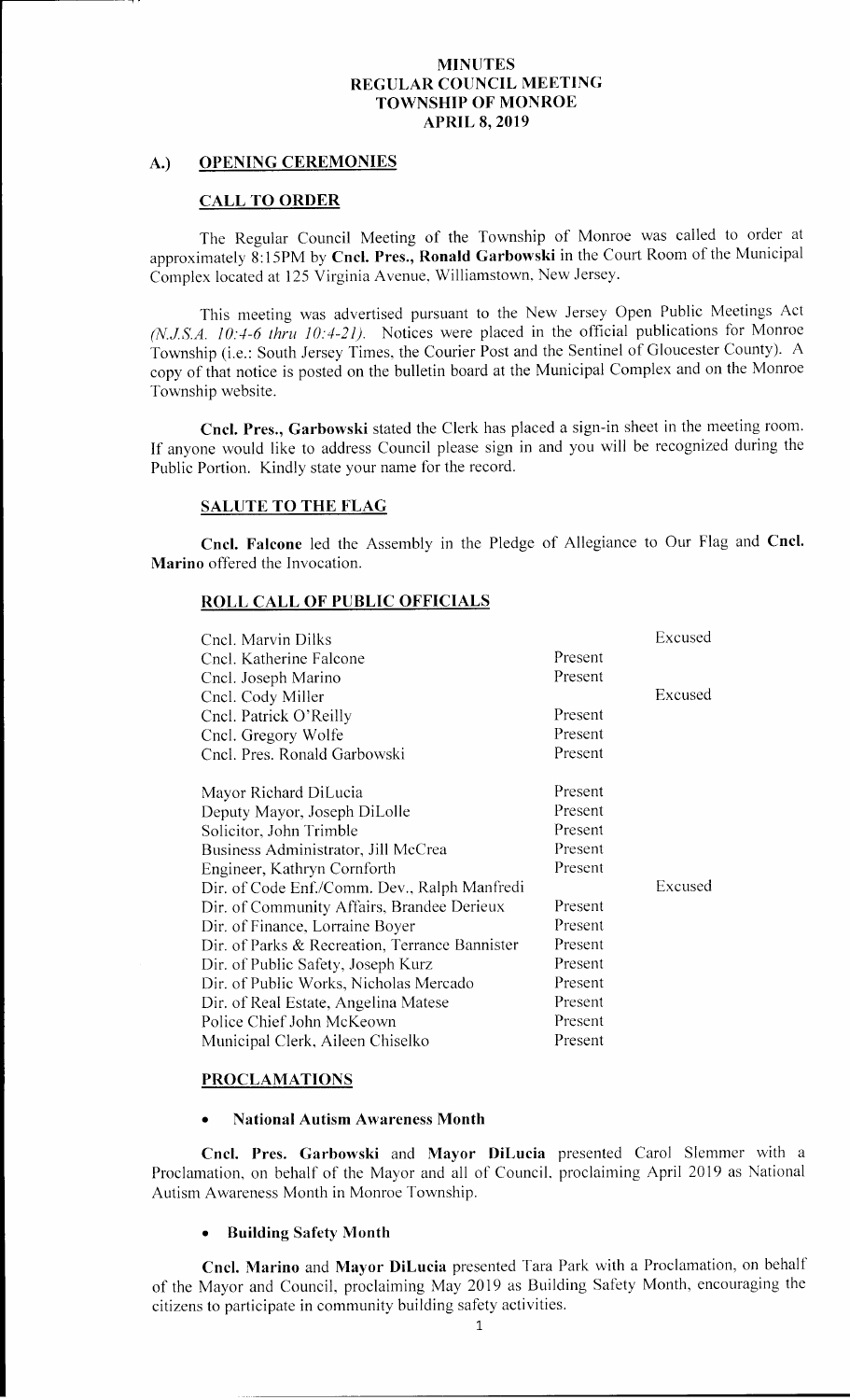## A.) OPENING CEREMONIES (cont'd)

#### APPROVAL OF MINUTES

Cncl. Wolfe made <sup>a</sup> motion to approve the minutes as submitted of the Council Work Session of February 25, 2019 and the Regular Council Meeting of February 25, 2019. The motion was seconded by Cncl. Falcone and unanimously approved by all members of Council in attendance.

#### **MAYOR'S APPOINTMENTS**

At this time, Mayor DiLucia made the following appointments:

Parks & Recreation Commission - Jodi Deery, - 3 Year Term - 12/31/2023 Parks & Recreation Commission - Jacqueline Derieux, - 3 Year Term - 12/31/2023 Parks & Recreation Commission – Scott Eubanks, - 3 Year Term - 12/31/2023 Parks & Recreation Commission – Chuck Terzian, - 3 Year Term - 12/31/2023

Cncl. Marino made a motion to approve the appointment of Jodi Deery to the Parks & Recreation Commission, term expiring  $12/31/2023$ , Jacqueline Derieux to the Parks & Recreation Commission, term expiring 12/31/2023, Scott Eubanks to the Parks & Recreation Commission, term expiring  $12/31/2023$  and Chuck Terzian to the Parks & Recreation Commission, term expiring 12/31/2023. The motion was seconded by Cncl. Falcone and unanimously approved by all members of Council in attendance.

# B.) CORRESPONDENCE – None

#### C.) RESOLUTIONS SCHEDULED —PUBLIC PORTION

Cncl. Wolfe made a motion to open the Resolutions Scheduled — Public Portion. The motion was seconded by Cncl. O'Reilly and unanimously approved by all members of Council in attendance.

Don Cullen, 2317 Corkery Lane, addressed Council regarding the legalization of marijuana. He is <sup>a</sup> longtime resident of the Township and has been coaching the youth for fiftyfive years. He he has always taught his players to say no to drugs and legalizing marijuana is not something he can stand behind, nor support. He said, he feels all the residents should be able to vote on this in order to express their opinion. He also feels that by legalizing marijuana, it will not help reduce the taxes.

With no one else wishing to speak, Cncl. Marino made a motion to close the Resolutions Scheduled - Public Portion. The motion was seconded by Cncl. Wolfe and unanimously approved by all members of Council in attendance.

R: 108-2019 Resolution Approving The Bill List And Paid List For The Council Meeting Of April 8, 2019

Cncl. Wolfe made a motion to approve Resolution R:108-2019. The motion was seconded by Cncl. Pres. Garbowski and approved by members of Council in attendance.

R:109-2019 Resolution Adjusting Township Of Monroe Tax Records

Cncl. Pres. Garbowski made a motion to approve Resolution R:109-2019. The motion was seconded by **Cncl. Marino** and approved by members of Council in attendance.

R:110-2019 Resolution Authorizing The Township Of Monroe To Award The Bid Submission For The 2019 Beer & Wine Garden Concession For Town Appreciation Music Festival To Stern Light Inn, Inc. And Authorizing To Enter Into A Contract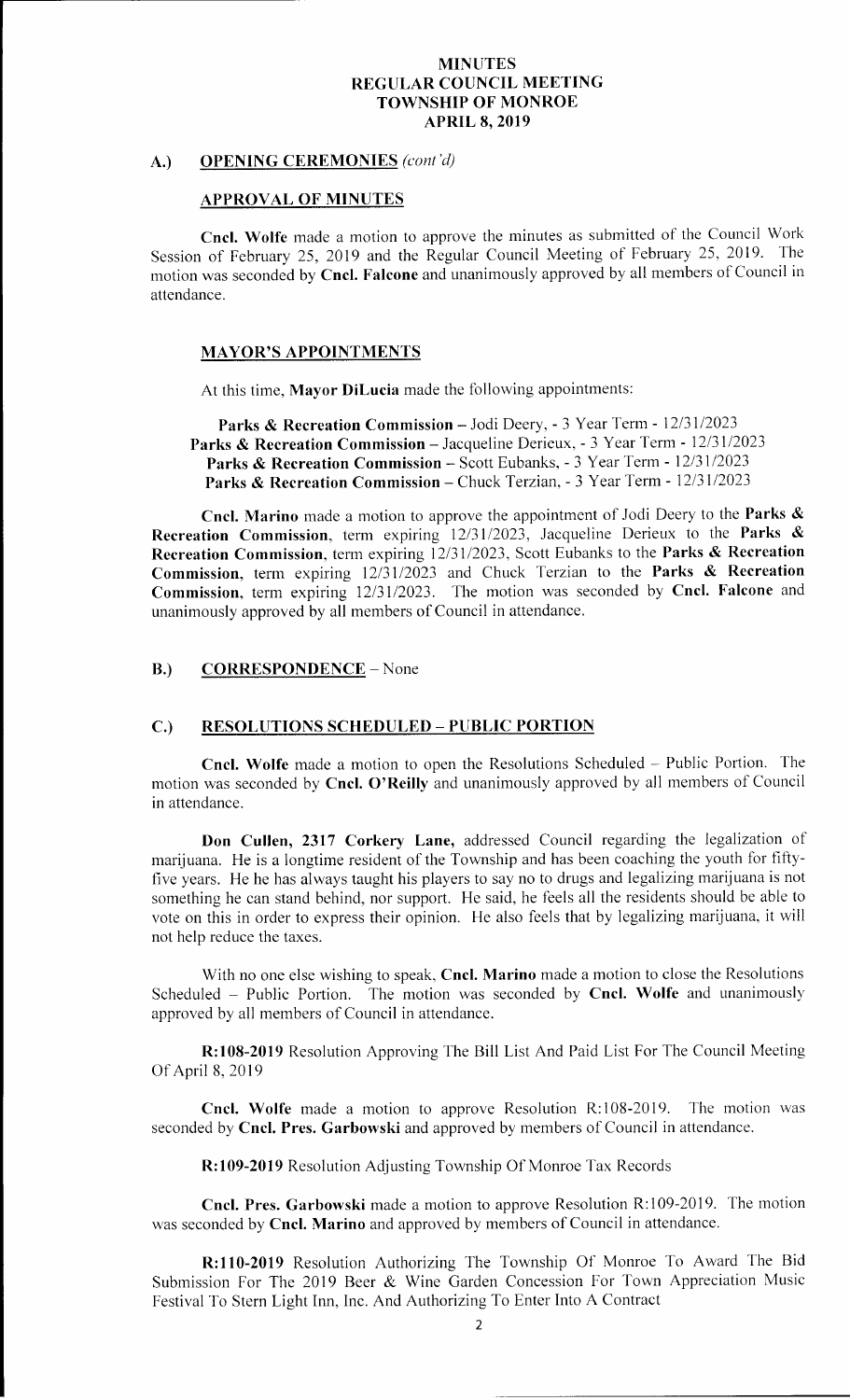## C.) RESOLUTIONS SCHEDULED – PUBLIC PORTION (cont'd)

Cncl. Marino made a motion to approve Resolution R:110-2019. The motion was seconded by Cncl. Falcone and unanimously approved by all members of Council in attendance.

R:111-2019 Resolution Of The Township Council Of The Township Of Monroe Authorizing The Mayor To Execute A Lease Agreement With Four Seasons Nursery, LLC For The Purposes Of Farming For The Years 2019 And 2020

Cncl. Marino made a motion to approve Resolution R:111-2019. The motion was seconded by Cncl. Pres. Garbowski and unanimously approved by all members of Council in attendance.

R: 112-2019 Resolution To Establish A Petty Cash Account For The Township Of Monroe In Gloucester County For The Year 2019 " Department Of Parks And Recreation"

Cncl. Wolfe made a motion to approve Resolution R:112-2019. The motion was seconded by Cncl. Pres. Garbowski and unanimously approved by all members of Council in attendance.

R: 113-2019 Resolution Of The Township Council Of The Township Of Monroe Authorizing The Acceptance Of A Letter Of Credit In The Amount Of \$439,824.00 For Stirling Glen, Subdivision #1713, Section 3, Block 14201, Lot 1

Cncl. Pres. Garbowski made a motion to approve Resolution R:113-2019. The motion was seconded by Cncl. Falcone and unanimously approved by all members of Council in attendance.

R:114-2019 Resolution Of The Township Of Monroe Awarding A Contract With Wireless Electronics, Inc. For The Purchase And Installation Of Bi- Directional Amplifer, Signal Booster And Associated Equipment To Enhance The Gloucester County Radio System Coverage In The Williamstown High School And Williamstown Middle School Within The Township Of Monroe Pursuant To A Shared Services Agreement

Cncl. Marino made a motion to approve Resolution R:114-2019. The motion was seconded by Cncl. Pres. Garbowski and unanimously approved by all members of Council in attendance.

R:115-2019 Resolution Of The Township Of Monroe Authorizing The Mayor To Execute The Shared Services Agreement With The Monroe Township Board Of Education For Reimbursement Of The Purchase And Installation Of Bi-Directional Amplifer, Signal Booster And Associated Equipment To Enhance The Gloucester County Radio System Coverage In The Williamstown High School And Williamstown Middle School Within The Township Of Monroe

Cncl. Marino made a motion to approve Resolution R:115-2019. The motion was seconded by Cncl. Pres. Garbowski and unanimously approved by all members of Council in attendance.

## D.) ORDINANCES

Cncl. Pres. Garbowski turned this portion of the meeting over to Ordinance Committee Chairman, Cncl. Marino.

0: 11- 2019 An Ordinance Of The Township Council Of The Township Of Monroe To Amend Chapter 262 Of The Code Of The Township Of Monroe, Entitled "Towing" (First Reading & Publication)

First Reading: A copy of this Ordinance was posted on the bulletin board at the Municipal Complex. Additional copies were made available to the public.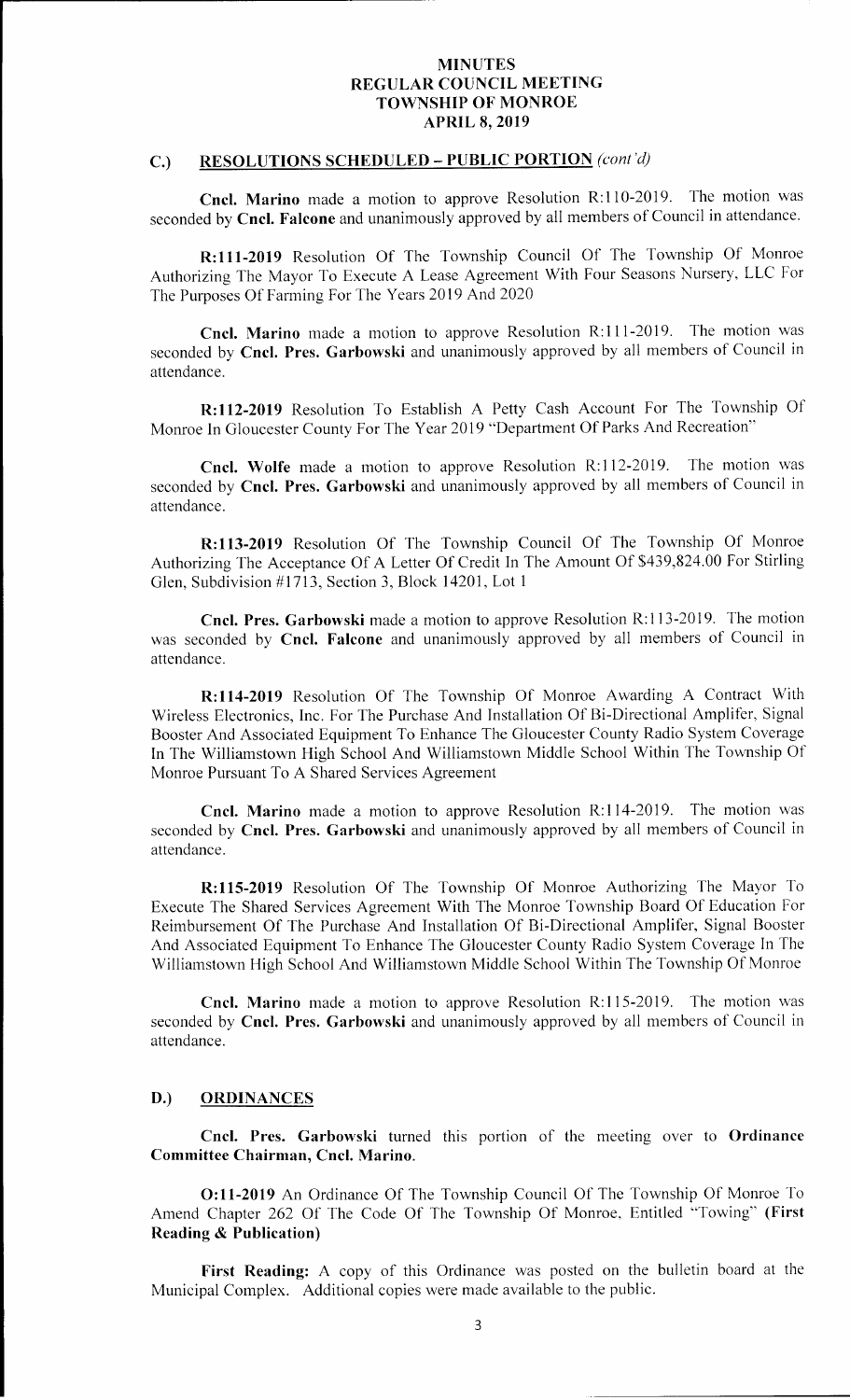# D.) ORDINANCES (cont'd)

Cncl. Wolfe made a motion to approve Ordinance O:11-2019 for First Reading and Publication with the Amendments as noted in the Council Work Session Meeting. The motion was seconded by Cncl. Pres. Garbowski and unanimously approved by all members of Council in attendance.

0:12- 2019 An Ordinance Of The Township Council Of The Township Of Monroe To Amend Chapter 175 Of The Code Of The Township Of Monroe, Entitled "Land Management" First Reading & Publication)

First Reading: A copy of this Ordinance was posted on the bulletin board at the Municipal Complex. Additional copies were made available to the public.

Cncl. Pres. Garbowski made a motion to approve Ordinance O:12-2019 for First Reading and Publication. The motion was seconded by Cncl. Wolfe and unanimously approved by all members of Council in attendance.

# E.) REPORTS AND OTHER MATTERS

Cncl. Marino thanked Council and the Solicitor for all their work on the two Resolutions passed tonight, R:114-2019 and R:115-2019. He said, this has been a long time coming, he is happy to see it moving forward and he will be at the School Board meeting this week when they approve the same.

Cncl. Wolfe reminded everyone, that on Saturday, April 13<sup>th</sup> at 12:00pm, the Easter Egg Hunt will take place at Owens Park. Also, on Friday, April 12<sup>th</sup> the Little League Opening Day Ceremonies will take place at 6pm at Church Street fields. Last weekend, he attended the Police Officer's Fundraiser, Barrels for Badges, and it was a great turnout, with a lot of great community support. He thanked Mayor DiLucia for appointing the four new members to the Parks & Recreation Commission, increasing the membership from fifteen to nineteen, which is needed.

Deputy Mayor DiLolle advised, last Friday the MUA was able to install water service at the War Memorial. He asked everyone to please keep Ed Haaf and his family in their thoughts and prayers, as his brother passed away in the recent sky diving accident.

Engineer, Kathryn Cornforth reported that the NJDOT announced the fiscal year 2019 allotment has come in and the Township will be receiving approximately \$288, 000 to be used for improvements along Main Street.

Director of Public Works, Mr. Mercado reported, that he met with <sup>a</sup> company called Curb My Clutter, who perform recycling services. He said, they are going to put together <sup>a</sup> report for Council to review and he would like to invite them to attend a future Council Work Session meeting to explain their report in more detail.

Cncl. Pres. Garbowski offered his condolences to Ed Haaf and his family.

## F.) GENERAL PUBLIC DISCUSSION

Cncl. Marino made <sup>a</sup> motion to open the General Public Discussion. The motion was seconded by Cncl. Falcone and unanimously approved by all members of Council in attendance.

With no one wishing to speak Cncl. Wolfe made a motion to close the General Public Discussion. The motion was seconded by Cncl. O'Reilly and unanimously approved by all members of Council in attendance.